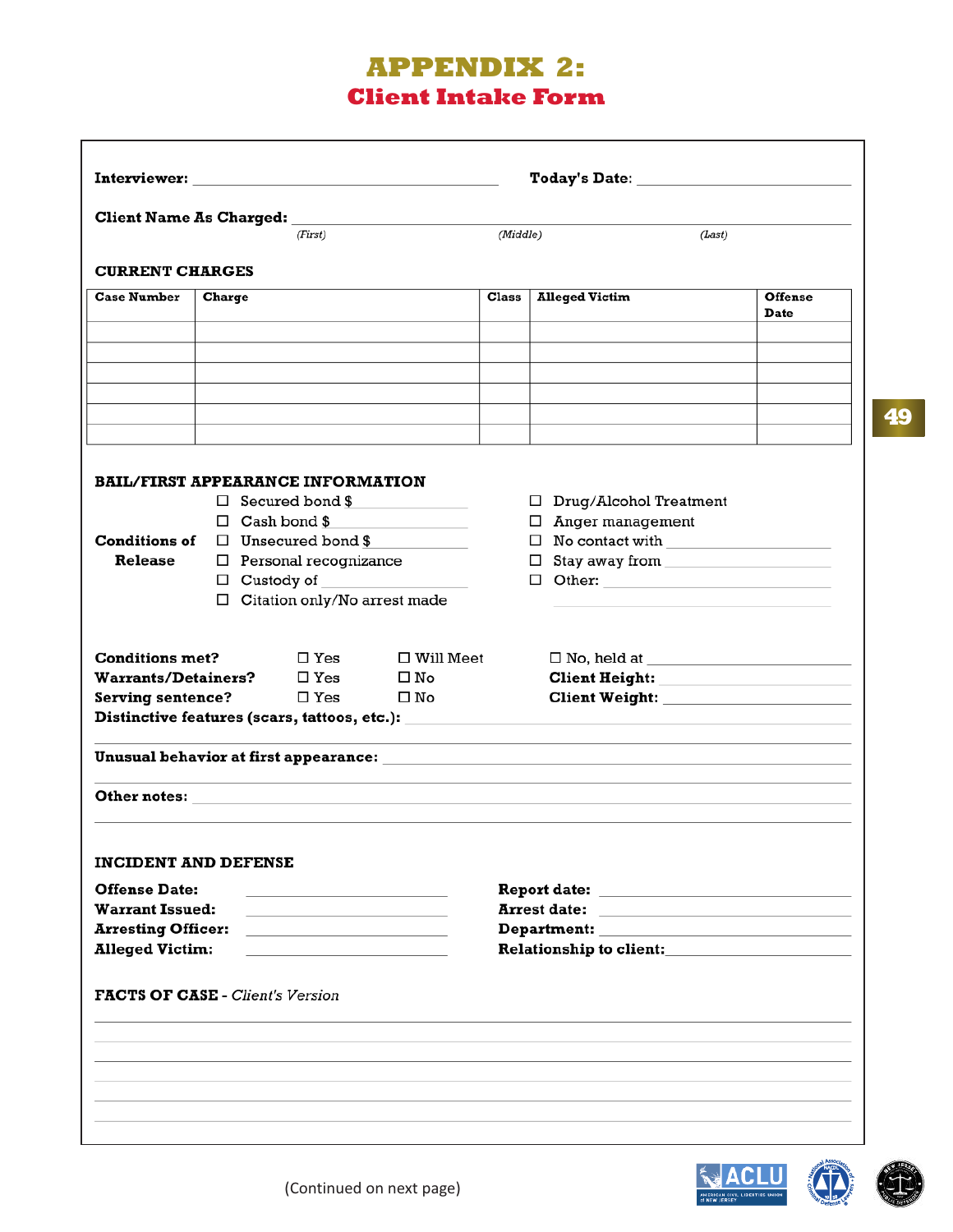| <b>Co-Defendants</b>                                                                                                                                                                                                                                                       | $\Box$ Yes $\Box$ No                                       |                               |                                                                                                                                                                                                                                |                 |                       |      |
|----------------------------------------------------------------------------------------------------------------------------------------------------------------------------------------------------------------------------------------------------------------------------|------------------------------------------------------------|-------------------------------|--------------------------------------------------------------------------------------------------------------------------------------------------------------------------------------------------------------------------------|-----------------|-----------------------|------|
| <b>Name:</b>                                                                                                                                                                                                                                                               | <u> 1989 - Johann Barn, amerikansk politiker (d. 1989)</u> |                               |                                                                                                                                                                                                                                |                 |                       |      |
|                                                                                                                                                                                                                                                                            |                                                            |                               |                                                                                                                                                                                                                                |                 |                       |      |
| Address: Address:                                                                                                                                                                                                                                                          |                                                            |                               |                                                                                                                                                                                                                                |                 |                       |      |
| Name:                                                                                                                                                                                                                                                                      |                                                            |                               | DOB/Approx. Age:                                                                                                                                                                                                               |                 |                       |      |
|                                                                                                                                                                                                                                                                            |                                                            |                               |                                                                                                                                                                                                                                |                 |                       |      |
|                                                                                                                                                                                                                                                                            |                                                            |                               |                                                                                                                                                                                                                                |                 |                       |      |
|                                                                                                                                                                                                                                                                            |                                                            |                               |                                                                                                                                                                                                                                |                 |                       |      |
| <b>Have you posted anything online about this case?</b> $\Box$ Yes $\Box$ No List:                                                                                                                                                                                         |                                                            |                               |                                                                                                                                                                                                                                |                 |                       |      |
| Are you aware of anyone else (victims, witnesses, co-defendants) having posted information about<br>this case online?                                                                                                                                                      |                                                            |                               |                                                                                                                                                                                                                                |                 |                       |      |
| <b>BACKGROUND INFORMATION</b><br>Full Legal Name: Name: Name of the Contract of the Contract of the Contract of the Contract of the Contract of the Contract of the Contract of the Contract of the Contract of the Contract of the Contract of the Contract of<br>(First) |                                                            | (Middle)                      |                                                                                                                                                                                                                                | (Last)          |                       |      |
|                                                                                                                                                                                                                                                                            |                                                            |                               |                                                                                                                                                                                                                                |                 |                       |      |
|                                                                                                                                                                                                                                                                            |                                                            |                               |                                                                                                                                                                                                                                |                 |                       |      |
|                                                                                                                                                                                                                                                                            |                                                            |                               |                                                                                                                                                                                                                                |                 |                       |      |
| Date of Birth: The Mate of Birth:                                                                                                                                                                                                                                          |                                                            |                               | Age: Sex: Race:                                                                                                                                                                                                                |                 |                       |      |
|                                                                                                                                                                                                                                                                            |                                                            |                               |                                                                                                                                                                                                                                |                 |                       |      |
| <b>Place of Birth:</b>                                                                                                                                                                                                                                                     | (if other than US, complete Immigration intake sheet)      |                               |                                                                                                                                                                                                                                |                 |                       |      |
| Primary Language: Name and Separate and Separate and Separate and Separate and Separate and Separate and Separa                                                                                                                                                            |                                                            |                               | Citizenship: The Contract of the Contract of the Contract of the Contract of the Contract of the Contract of the Contract of the Contract of the Contract of the Contract of the Contract of the Contract of the Contract of t |                 |                       |      |
| <b>Interpreter needed?</b> $\Box$ Yes<br><b>Current client address:</b>                                                                                                                                                                                                    | $\square$ No                                               | <b>Green Card?</b> $\Box$ Yes | $\square$ No                                                                                                                                                                                                                   | <b>Amnesty?</b> | $\square$ Yes<br>Apt: | □ No |
| <b>Length of time at address:</b>                                                                                                                                                                                                                                          |                                                            |                               | in community:                                                                                                                                                                                                                  |                 |                       |      |
| Lives with:                                                                                                                                                                                                                                                                |                                                            |                               |                                                                                                                                                                                                                                |                 |                       |      |
|                                                                                                                                                                                                                                                                            |                                                            |                               |                                                                                                                                                                                                                                |                 |                       |      |
| <b>Marital Status:</b>                                                                                                                                                                                                                                                     | $\Box$ Unmarried $\Box$ Married                            |                               | $\Box$ Separated $\Box$ Divorced $\Box$ Widowed                                                                                                                                                                                |                 |                       |      |
| *<br>Name                                                                                                                                                                                                                                                                  | Address                                                    |                               | Phone                                                                                                                                                                                                                          | Age   Job       |                       |      |
| Partner                                                                                                                                                                                                                                                                    |                                                            |                               |                                                                                                                                                                                                                                |                 |                       |      |
| Mother                                                                                                                                                                                                                                                                     |                                                            |                               |                                                                                                                                                                                                                                |                 |                       |      |
| Father                                                                                                                                                                                                                                                                     |                                                            |                               |                                                                                                                                                                                                                                |                 |                       |      |
| Sibling                                                                                                                                                                                                                                                                    |                                                            |                               |                                                                                                                                                                                                                                |                 |                       |      |
| Sibling                                                                                                                                                                                                                                                                    |                                                            |                               |                                                                                                                                                                                                                                |                 |                       |      |
| Child                                                                                                                                                                                                                                                                      |                                                            |                               |                                                                                                                                                                                                                                |                 |                       |      |
| Child<br>Child                                                                                                                                                                                                                                                             |                                                            |                               |                                                                                                                                                                                                                                |                 |                       |      |

## **The New Jersey Pretrial Justice Manual**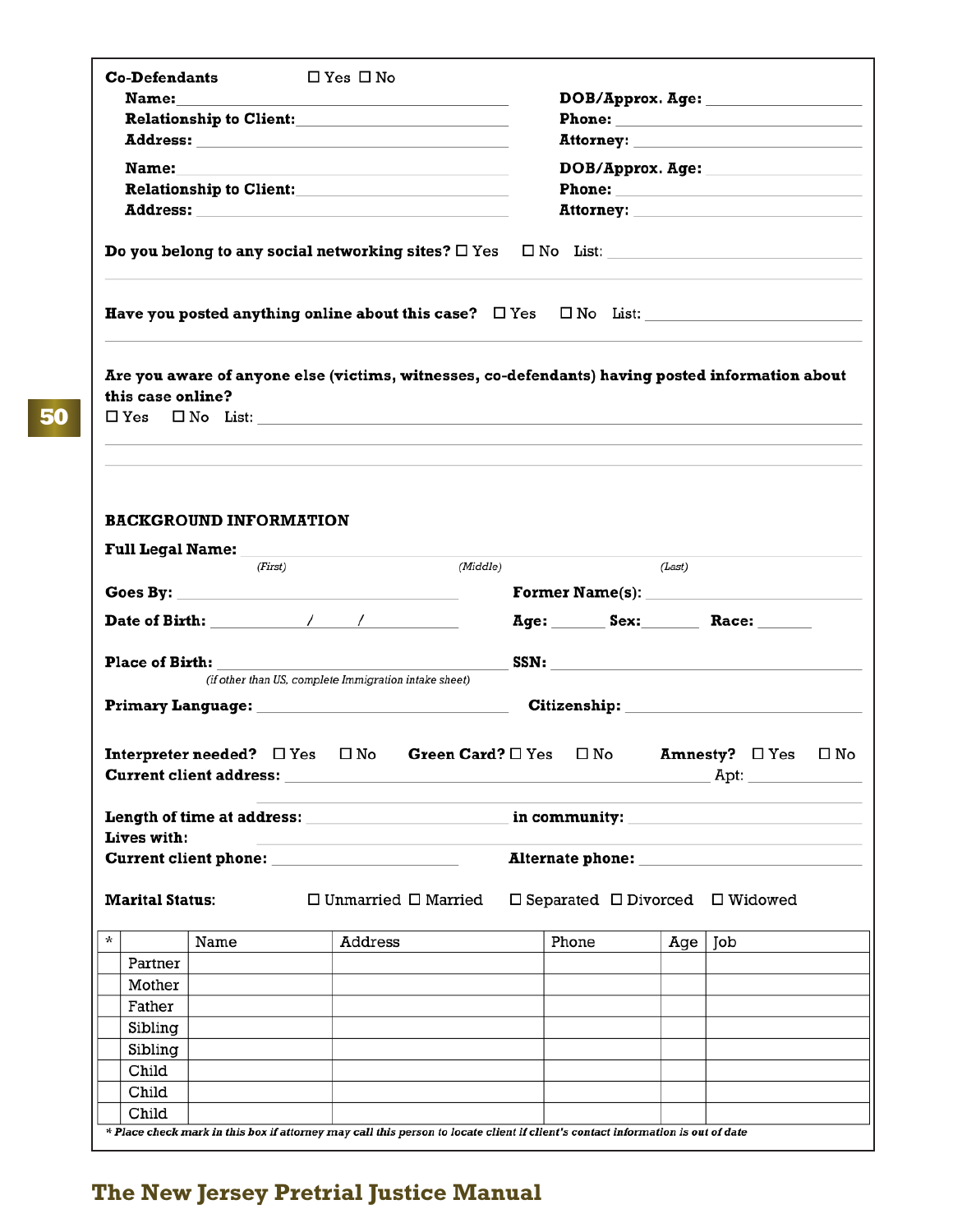| <b>EDUCATION AND EMPLOYMENT</b><br>Last grade completed: ______________                                                                                                                                                        | <b>Current student</b> | <b>GED</b> $\Box$ Yes $\Box$ No<br>$\square$ Yes<br>$\square$ No<br>Last Attended: _________________<br><b>Last Attended:</b>                                                                                                  |
|--------------------------------------------------------------------------------------------------------------------------------------------------------------------------------------------------------------------------------|------------------------|--------------------------------------------------------------------------------------------------------------------------------------------------------------------------------------------------------------------------------|
|                                                                                                                                                                                                                                |                        | Held back in school? $\Box$ Yes $\Box$ No Had an IEP? $\Box$ Yes $\Box$ No Special school/classes? $\Box$ Yes $\Box$ No                                                                                                        |
| <b>Currently employed:</b> $\Box$ Yes $\Box$ No                                                                                                                                                                                |                        | Name of Employer: Name of Employer:                                                                                                                                                                                            |
|                                                                                                                                                                                                                                |                        |                                                                                                                                                                                                                                |
|                                                                                                                                                                                                                                |                        |                                                                                                                                                                                                                                |
| Contact:                                                                                                                                                                                                                       |                        | Phone: New York Street, New York Street, New York Street, New York Street, New York Street, New York Street, New York Street, New York Street, New York Street, New York Street, New York Street, New York Street, New York St |
| Type of job:                                                                                                                                                                                                                   |                        | Dates: The Commission of the Commission of the Commission of the Commission of the Commission of the Commission                                                                                                                |
| <b>Reason for leaving:</b>                                                                                                                                                                                                     |                        |                                                                                                                                                                                                                                |
|                                                                                                                                                                                                                                |                        |                                                                                                                                                                                                                                |
| <b>Military Service:</b> $\Box$ Yes $\Box$ No $\Box$ Dates:<br><b>Type of Discharge:</b> $\Box$ Honorable $\Box$ General $\Box$ Other                                                                                          |                        |                                                                                                                                                                                                                                |
| PHYSICAL AND MENTAL HEALTH HISTORY<br><b>Location of Treatment</b><br>Year                                                                                                                                                     |                        | Alcohol History: Drinks/week: Prior Treatment? □ Yes □ No Interested in treatment? □ Yes □ No<br>Length of treatment                                                                                                           |
| Notes: Notes: And the Commission of the Commission of the Commission of the Commission of the Commission of the Commission of the Commission of the Commission of the Commission of the Commission of the Commission of the Co |                        |                                                                                                                                                                                                                                |
| <b>Drug History:</b> Drug of choice: Age at first use: Prior Treatment? □ Yes □ No                                                                                                                                             |                        | Interested in treatment? $\Box$ Yes $\Box$ No                                                                                                                                                                                  |
| <b>Location of Treatment</b><br>Year                                                                                                                                                                                           |                        | Length of treatment                                                                                                                                                                                                            |
|                                                                                                                                                                                                                                |                        |                                                                                                                                                                                                                                |
|                                                                                                                                                                                                                                |                        |                                                                                                                                                                                                                                |

**51**

ACLU

 $\bigcirc$ 

4